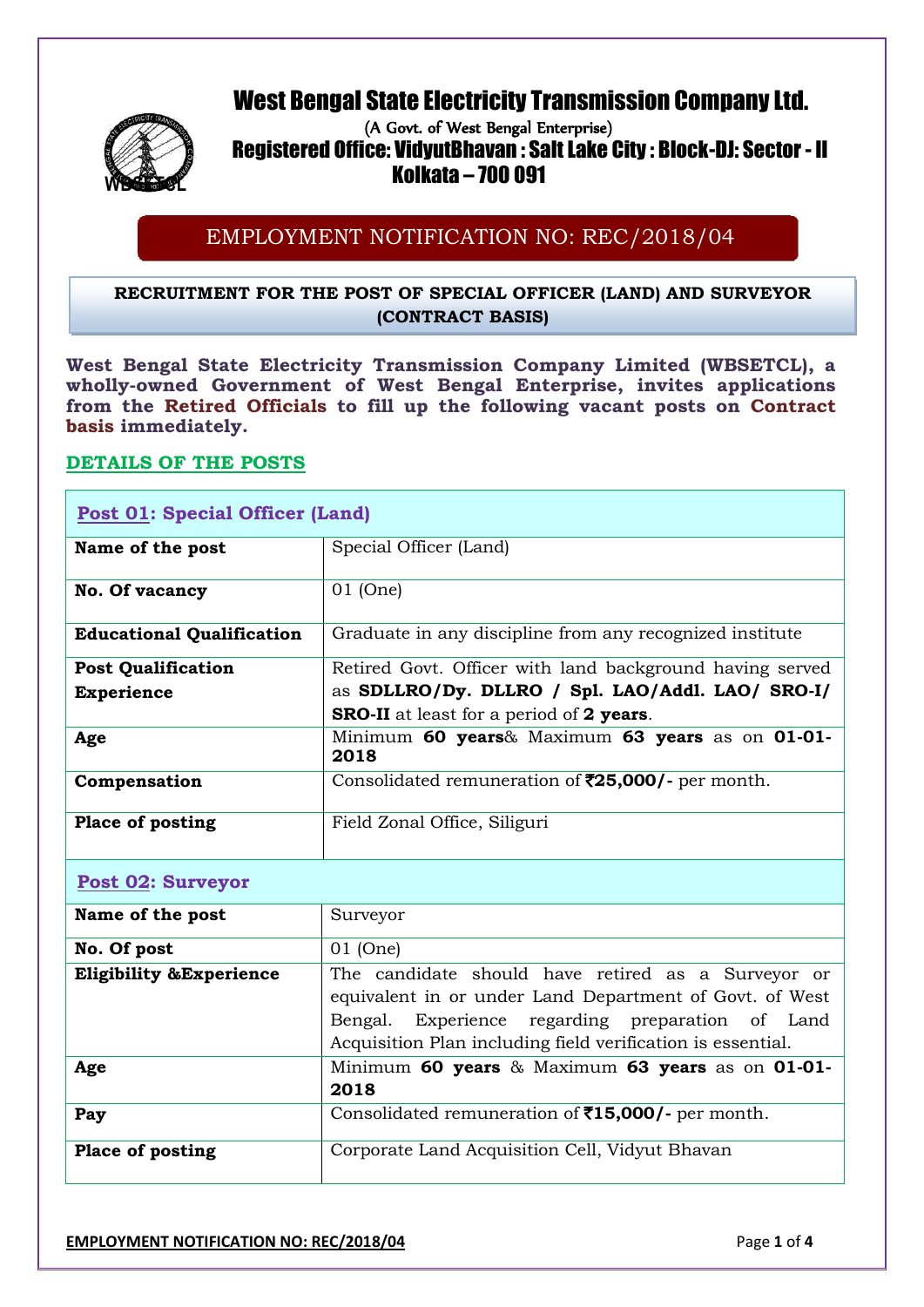#### **PERIOD OF ENGAGEMENT:**

- 1. The engagement will be purely contractual for 1 (One) year only.
- 2. Depending upon performance, physical fitness and mental alertness the period of engagement may be extended from time to time till a candidate attains the age of 65 years, subject to decision of the Competent Authority.
- 3. The contractual engagement may be terminated on serving 1(One) month's notice from either side or on payment of 1(One) month pay in lieu thereof.

#### **OTHER BENEFITS:**

- 1. Besides the above stated remuneration, the selected candidate will be entitled to **Travelling and Daily Allowance as** per the rules of the Company whenever they go on official tour.
- 2. The selected candidate will be entitled to 7 days Casual Leave and 10 days Half Pay Leave (Commutable) for every 6 months duration. Casual Leave and Half Pay Leave will be admissible on pro rata basis for any period less than 6 months. No other kinds of leave will be admissible.
- 3. He / She will be eligible to get Compensatory Casual Leave as applicable for regular employees.
- 4. He / She shall not be entitled to HTC and LTC.
- 5. He / She will be entitled to Medical Benefits for self-indoor treatment only as applicable for regular employees and not for any dependants subject to a limit of  $\text{\textdegree}50,000$ /- in a year where engagement is for 1year and  $\text{\textdegree}25,000$ /- where engagement is for 6 months. Persons covered under WBHS 2008, CGHS or similar other scheme is not entitled for these benefits. Sate Govt. Pensioners, even if not covered under WBHS 2008, will not be entitled to any medical reimbursement facility.

#### **MODE OF SELECTION:**

Selection will be made on the basis of performance in the Personal Interview only*.*The Interview will be held in **Kolkata** only. The candidates, who will be called for the Interview, shall not be entitled to reimbursement of travelling expenses.

#### **APPLICATION PROCEDURE**

Application format can be downloaded from the Company's website **www.wbsetcl.in on and from 23.05.2018.** Interested eligible candidates may send the filled in Application along with the self-attested copies of certificates/ documents as proof of identity (Voter's Card/PAN Card/AADHAR Card), proof of age (birth certificate/Admit Card/Certificate of Secondary Examination), proof of educational qualification, proof of experience, Release Order from the last employer on superannuation, Pension payment Order (PPO) and two passport size photographs to **the General Manager (HR & A), WBSETCL,8th Floor, D-Block, Vidyut Bhavan, Salt Lake, Kolkata - 700091** through **Speed Post / Registered Post** so as to reach on or before **12.06.2018.** The envelope should be superscripted as "**APPLICATION FOR THE POST OF SPECIAL OFFICER (LAND)"**for the post of **Special Officer (Land)**and **"APPLICATION FOR THE POST OF SURVEYOR"**for the post of **Surveyor.**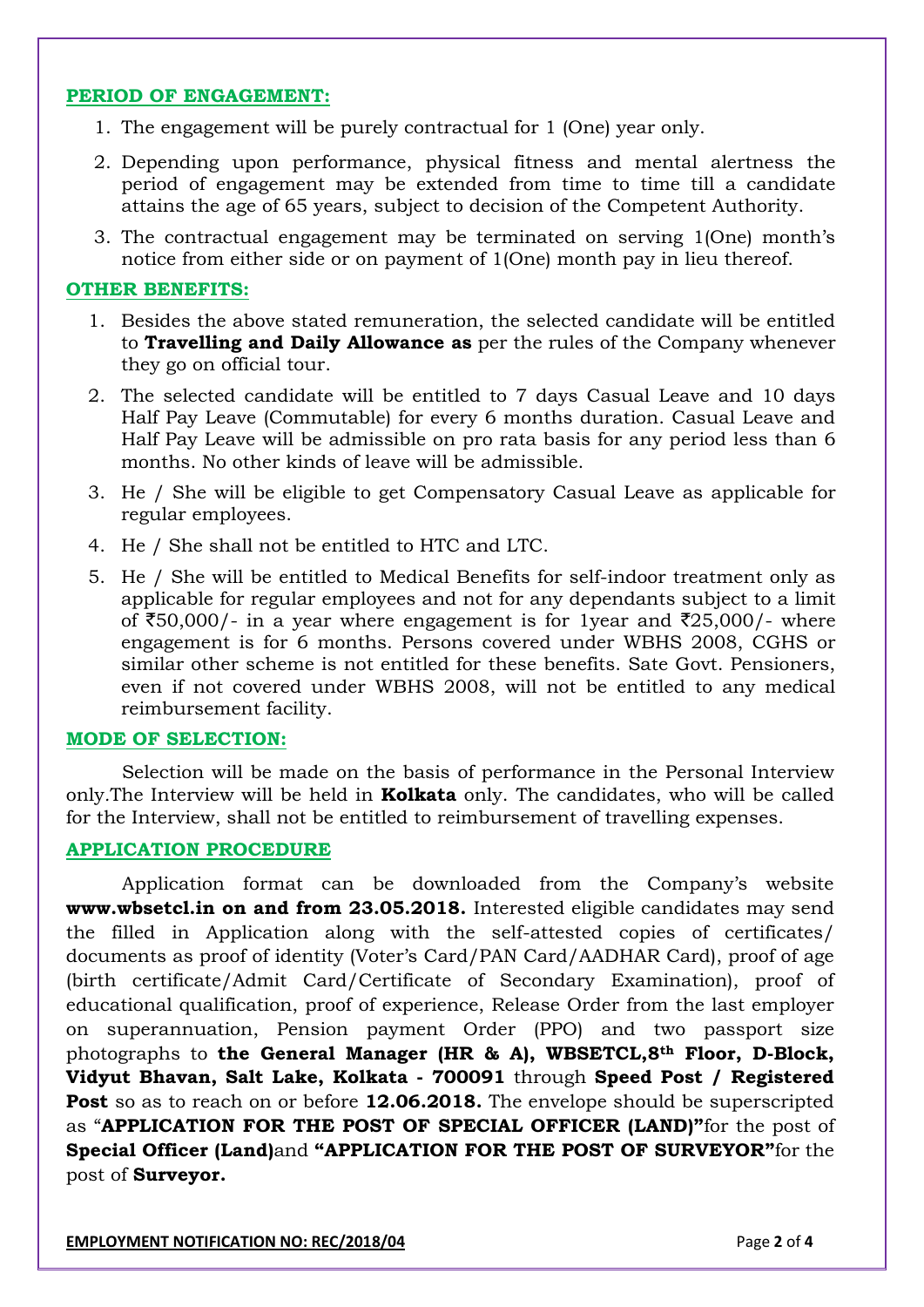No other mode of submission of Application is allowed.

### **GENERAL INSTRUCTIONS:**

- 1. All information regarding this recruitment process would be made available under '**Career'** section of WBSETCL's website (i.e. www.wbsetcl.in). Applicants are advised to check the website periodically for important updates.
- 2. Prescribed criteria are minimum and mere possession of the same does not entitle the candidate to be called for interview.
- 3. Candidates must have the ability to read, speak / write in **Bengali** language.
- 4. WBSETCL, at its discretion may raise/relax age and/or other criteria notified above.
- 5. The short-listed candidates will be required to appear for the Personal Interview at Vidyut Bhavan, Saltlake, Kolkata at their own cost. No TA/DA will be admissible.
- 6. The details of interview schedule will be communicated to the short-listed candidates duly.
- 7. Recruitment will be done strictly as per merit in pursuance of the recruitment policy, other rules and guidelines of the WBSETCL.
- 8. Canvassing in any form will summarily disqualify a candidate.
- 9. While applying for the above posts, the applicant must ensure that he / she fulfil the eligibility criteria as per the notification and other norms mentioned above as on **01.01.2018**.
- 10. Incomplete application will be summarily rejected. Application formats, not accompanying any of the valid credentials i.e. Proof of Identity, Age Proof, Educational Qualification, Professional Qualification, Work Experience, Disability Certificate (if applicable), Photograph and Signature, will be rejected.
- 11. The original copies of the documents / Certificates will be verified at the time of interview.
- 12. In case it is detected at any stage of recruitment/selection that a candidate does not fulfil the eligibility norms and/or that he/she has furnished any incorrect / false / wrong information or has suppressed any material fact(s), his / her candidature will automatically stand cancelled. If any of the above shortcoming(s) is / are detected even after appointment, his / her services are liable to be terminated.
- 13. All details submitted in the Application Format will be treated as final and no subsequent changes will be entertained.
- 14. WBSETCL will not be responsible for any delay/loss in transit in

#### **EMPLOYMENT NOTIFICATION NO: REC/2018/04 Page 1 of 4 Page 3 of 4**